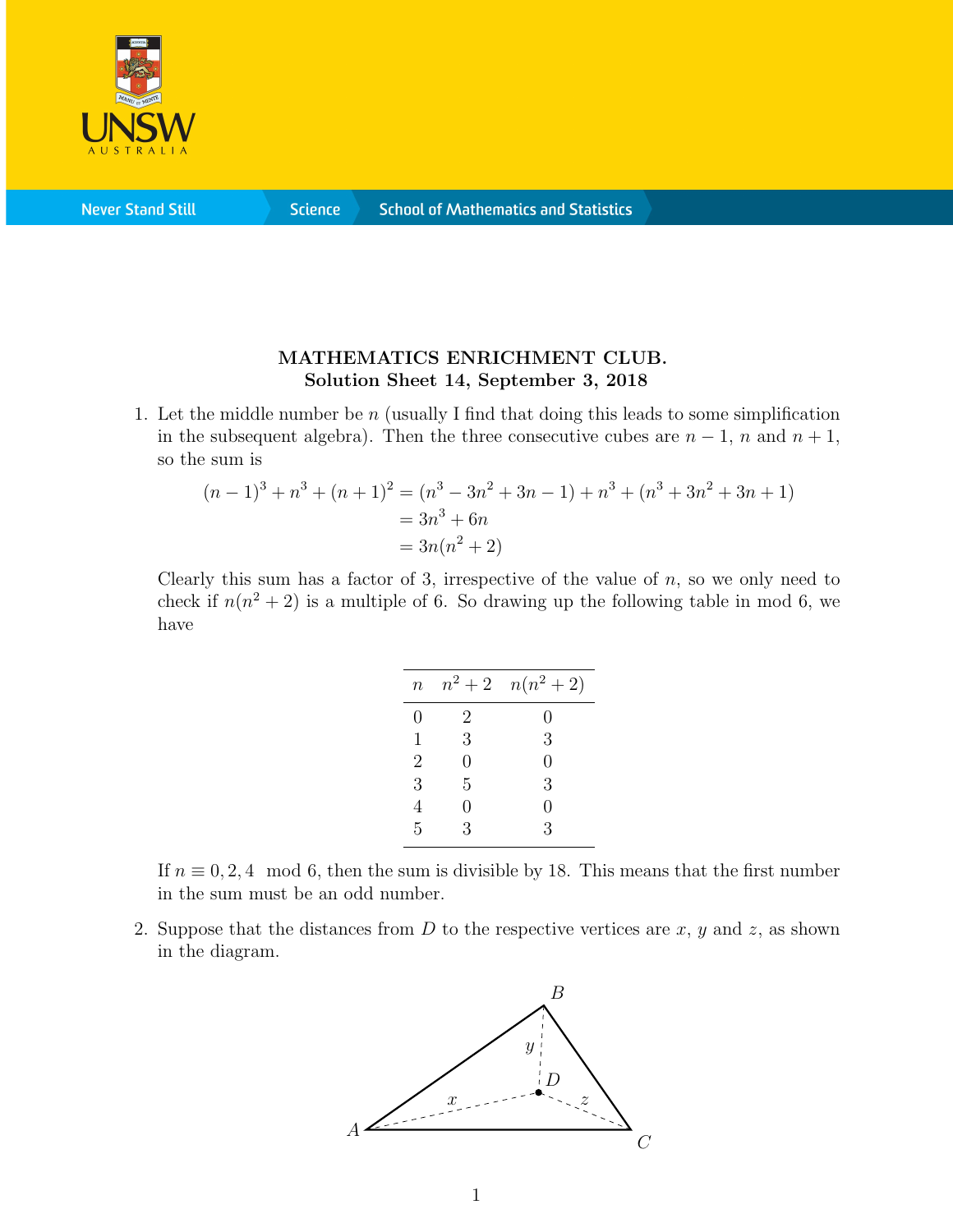By the triangle inequality,

$$
x + y > AB,
$$
  
\n
$$
y + z > BC,
$$
  
\n
$$
x + z > AC.
$$

Adding these three inequalities together, we have

$$
2x + 2y + 2z > AB + BC + AC,
$$

so

$$
x + y + z > \frac{1}{2}(AB + BC + AC).
$$

3.



Now  $\angle EPB = \angle EQB = 90^\circ$ , and since the diagonals of a rhombus bisect the angles,  $\angle PBE = \angle QBE$ . Furthermore, EB is common, so  $\triangle EPB \equiv \triangle EQB$  by AAS. Thus  $EP = EQ$ , as they are corresponding sides in congruent triangles. In a similar fashion, we can show that  $EP, EQ, ER$  and  $ES$  are all equal.

Now consider the quadrilateral P BQE. Let  $\angle PBQ = \alpha$  and  $\angle PEQ = \beta$ . Since  $\angle EPB = \angle EQB = 90^{\circ}, \angle PBQ$  and  $\angle PEQ$  are supplementary: that is  $\alpha + \beta = 180^{\circ}$ . By a similar argument, we can show that  $\angle SAP$  and  $\angle SEP$  are supplementary. As AD is parallel to BC,  $\angle$ SAP and  $\angle$ PBQ are co-interior angles. Thus  $\angle$ SAP =  $\beta$ , and hence  $\angle SEP = \alpha$ , which implies that  $\angle SEQ = \alpha + \beta = 180^{\circ}$ , and so SQ is a straight line. In a similar fashion, we can show that  $PR$  is a straight line. Thus the quadrilateral  $PQRS$  has diagonals  $SQ$  and  $PR$  that are equal and bisect each other, and hence is a rectangle.

4. First, let's note that to end up heads up, the coin would have to be flipped an odd number of times. Take the *n*th coin in the line, how many times does it get flipped? Every coin gets flipped on the first pass, but only every second on the second pass that is, only those coins whose position is divisible by 2. Similarly, on the 3rd pass only those coins sitting on multiples of 3 get flipped. So the nth coin will get flipped on the mth pass if m is a factor of  $n$ .

If *n* is written in terms of its prime factorisation,  $n = p_1^{d_1} p_2^{d_2} \dots p_k^{d_k}$ , then any factor must be able to be written as  $n = p_1^{c_1} p_2^{c_2} \dots p_k^{c_k}$  where  $0 \leq c_i \leq d_i$ . Thus the number of factors of n is the product of the number of possibilities for choosing each  $c_i$ . There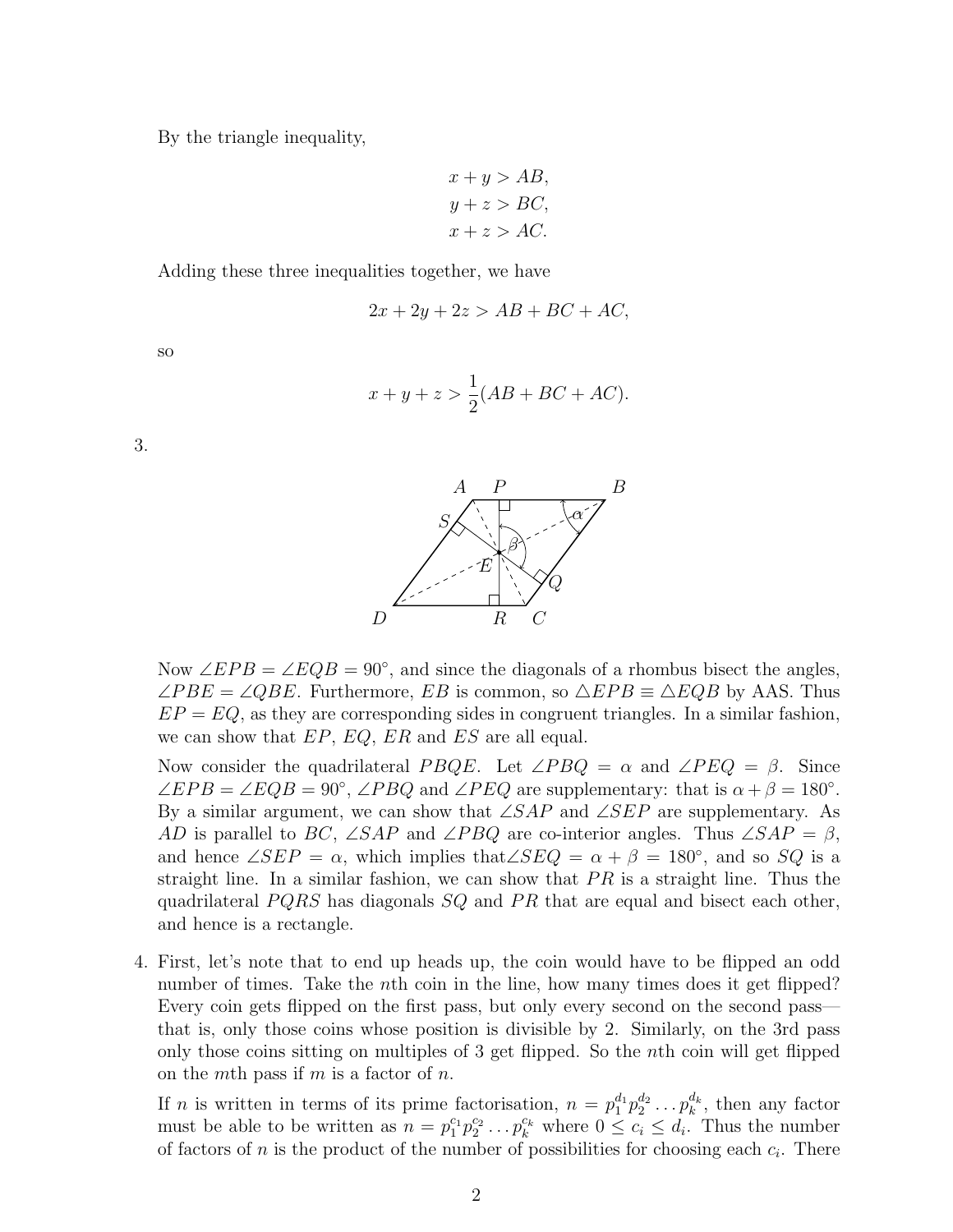are  $d_i + 1$  choices for  $c_i (0, 1, \ldots, d_i)$  so in total n has  $(d_1 + 1)(d_2 + 1)(d_3 + 1) \ldots (d_k + 1)$ factors. (You may recall the 'tau' function,  $\tau(n)$ , from a problem sheet last year.) For n to have an odd number of factors then every  $d_i$  must be even, implying that n is a perfect square. So the coins that end up heads up are those that are positioned at a perfect square, i.e.  $1, 4, 9, 16, \ldots$ 

The square root of 1000 is  $31.62277...$ , so  $31^2$  is the largest perfect square less than 1000. Thus only 31 coins out of the 1000 end up heads up.

5. Note that  $792 = \text{lcm}(88, 99)$ . Then

$$
((88!)^{1/88})^{729} = (88!)^9
$$
  
 $((99!)^{1/99})^{729} = (99!)^8$ 

Consequently,

$$
\frac{(99!)^8}{(88!)^9} = \left(\frac{99!}{88!}\right)^8 \frac{1}{88!} = \frac{(99 \times 98 \times \ldots \times 89)^8}{88 \times 87 \times \ldots \times 2 \times 1}.
$$

If you consider this fraction, we can see that there are 88 numbers in both numerator and denominator. However, every number in the numerator is larger than every number in the denominator. So this fraction is greater than one. Hence

$$
(99!)^8 > (88!)^9.
$$

Taking the 792nd root of both sides (which is OK because both numbers are positive) we have

 $(99!)^{1/99}$  >  $(88!)^{1/88}$ ,

or

 $\sqrt[99]{99!} > \sqrt[88]{88!}.$ 

## Senior Questions

1. (a) Substituting  $y = tx + t$  into  $x^2 + y^2 = 1$ , we have

$$
x^{2} + (tx + t)^{2} = 1
$$
  
(1 + t<sup>2</sup>) $x^{2}$  + 2t<sup>2</sup>x + t<sup>2</sup> - 1 = 0  

$$
\therefore x = \frac{-2t^{2} \pm \sqrt{4t^{4} - 4(1 + t^{2})(t^{2} - 1)}}{2(1 + t^{2})}
$$

$$
= \frac{-2t^{2} \pm \sqrt{4t^{4} - 4(t^{4} - 1)}}{2(1 + t^{2})}
$$

$$
= \frac{-t^{2} \pm \sqrt{1}}{1 + t^{2}}
$$

$$
= -1, \frac{1 - t^{2}}{1 + t^{2}}
$$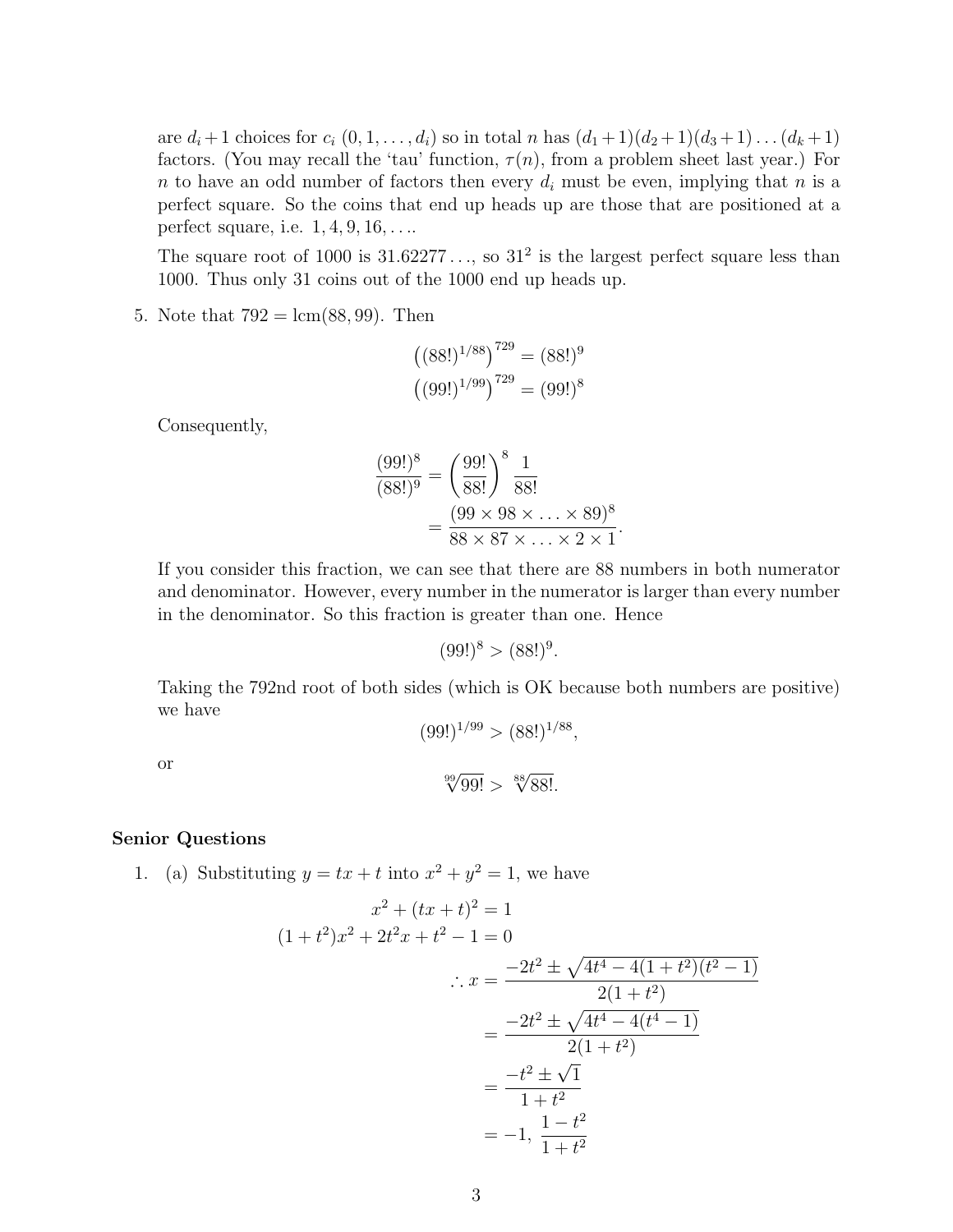Clearly,  $x = -1$  corresponds to the point Q. Substituting  $x = \frac{1-t^2}{1+t^2}$  $\frac{1-t^2}{1+t^2}$  into  $y = tx+t$ , we obtain  $y = \frac{2t}{1+t}$  $\frac{2t}{1+t^2}$ . Thus the coordinates of P are  $\left(\frac{1-t^2}{1+t^2}\right)$  $\frac{1-t^2}{1+t^2}, \frac{2t}{1+t}$  $\frac{2t}{1+t^2}\bigg).$ 

(b) Typically, we parametrise the unit circle in terms of  $\theta$ , where  $\theta$  is the angle between the ray OP and the positive x axis. Then we have  $x = \cos \theta$  and  $y = \sin \theta$ . Here, we have used an alternative parametrisation using the point of intersection of the line  $y = tx + t$  and the unit circle (at least for the part of the unit circle lying in the first quadrant).

As you can see in the diagram below,  $\triangle OPQ$  is isosceles, and thus ∠ $OPQ =$  $\angle OQP$ . Furthermore, by the exterior angle theorem,  $\angle OPQ + \angle OQP = \theta$ . Hence  $\angle OQP = \frac{\theta}{2}$  $\frac{\theta}{2}$ . But ∠*OQP* is also the angle of incidence of the line  $y = tx + t$ , which has gradient t. Hence  $t = \tan \frac{\theta}{2}$ .



(c) If we drop a perpendicular from P to the x axis at R, then  $\triangle OPR$  is a right angle triangle with sides in the ratio

$$
\frac{1-t^2}{1+t^2} : \frac{2t}{1+t^2} : 1.
$$

Let  $t \in (0,1)$  be a rational number. That is,  $t = \frac{p}{q}$  $\frac{p}{q}$ , where p and q are positive integers (in lowest terms) and  $p < q$ . Then the sides of  $\triangle OPR$ , expressed in terms of  $p$  and  $q$ , are  $2<sup>o</sup>$ 

$$
\frac{1 - (p/q)^2}{1 + (p/q)^2} : \frac{2(p/q)}{1 + (p/q)^2} : 1.
$$

Since we want the triangle to have integer sides, we multiply this ratio by  $q^2\left(1+\frac{p^2}{q^2}\right)$  $\frac{p^2}{q^2}$ to clear out the denominators of the two fractions. We then obtain the ratio

$$
q^2 - p^2 : 2pq : p^2 + q^2,
$$

which gives us a Pythagorean triple. Each rational value of  $t \in (0, 1)$  corresponds to a different Pythagorean triple, and since there are an infinite number of rational numbers in the interval  $(0, 1)$ , there are an infinite number of right-angled triangles with integer sides.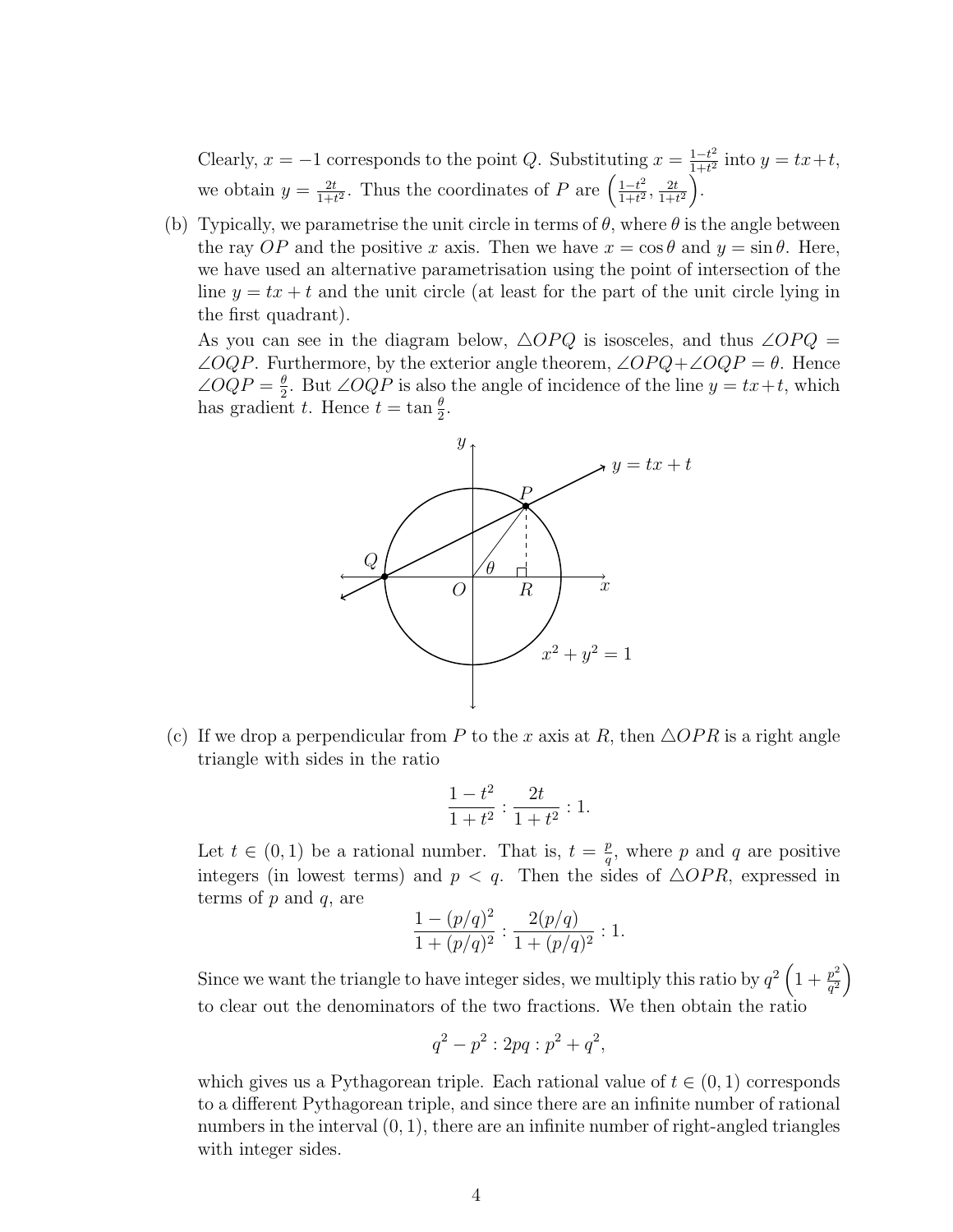2. (a) Let C be a circle centred at O. Let P be a point lying in the plane, and let A be an arbitrary point on  $\mathcal C$ . There are two possibilities to consider: (i) P lies outside the circle or (ii)  $P$  lies inside the circle.

Firstly, suppose that  $P$  lies outside the circle. Let  $B$  be the point of intersection between  $\mathcal C$  and the line through  $OP$  that lies in-between  $O$  and  $P$ , as shown in the diagram.



By the triangle inequality,  $AP + OA \ge OP = PB + OB$ . But  $OA = OB$ , as they are both radii of the circle C. Thus  $AP > PB$ , and since A is an arbitrary point on  $\mathcal{C}$ , this means that  $B$  is the point closest to  $P$ .

Now suppose that  $P$  lies inside the circle. Let  $B$  be the point of intersection between  $\mathcal C$  and the line through  $OP$  such that P lies between B and O, as shown in the diagram.



We need to show that  $AP \ge BP$ . By the triangle inequality,  $OP + AP \ge OA$ . But  $OA = OB = OP + BP$ . Thus  $OP + AP \ge OP + BP$ , which implies that  $AP \ge BP$ , as required.

(b) We will use the fact that, for any  $z \in \mathbb{C}$ ,  $|z|^2 = z\overline{z}$ . Thus

$$
|z - w|^2 = (z - w)(\overline{z} - \overline{w})
$$
  
=  $z\overline{z} - z\overline{w} - w\overline{z} + w\overline{w}$   
=  $|z|^2 - z\overline{w} - w\overline{z} + |w|^2$   
=  $r^2 + 1 - (z\overline{w} + w\overline{z})$